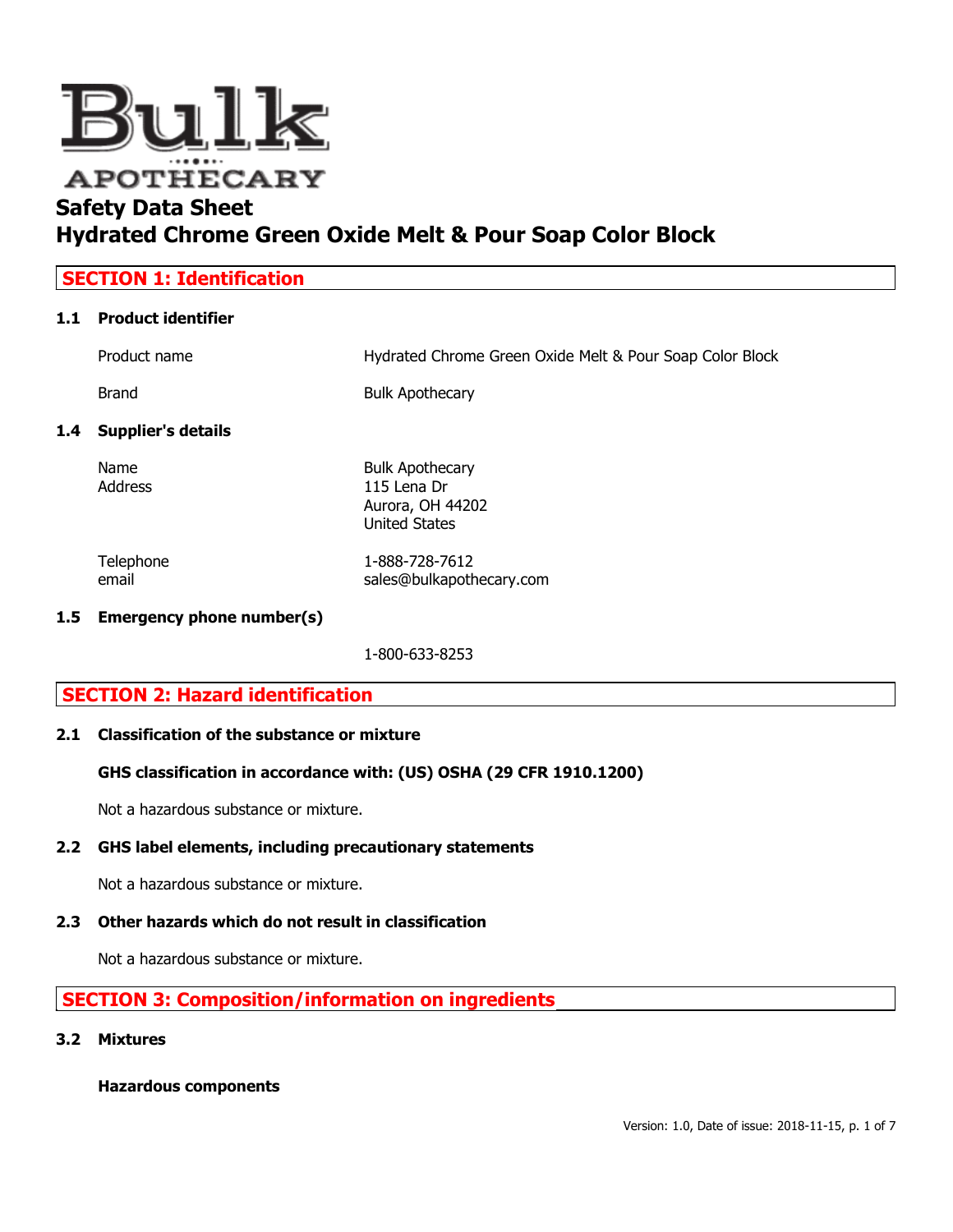### 1. Silicates (less than 1% crystalline silica), Mica (respirable dust)

| Not specified |  |
|---------------|--|
| 310-127-6     |  |
| 12001-26-2    |  |
|               |  |

| 2. Chromium (III) oxide |               |
|-------------------------|---------------|
| Concentration           | Not specified |
| CAS no.                 | 1308-38-9     |

| 3. Bismuth(III) oxychloride |               |
|-----------------------------|---------------|
| Concentration               | Not specified |
| CAS no.                     | 7787-59-9     |

### Trade secret statement (OSHA 1910.1200(i))

\*The specific chemical identities and/or actual concentrations or actual concentration ranges for one or more listed components are being withheld as trade secrets under the US regulation 29 CFR 1910.1200(i).

# SECTION 4: First-aid measures

#### 4.1 Description of necessary first-aid measures

| General advice          | Consult a physician. Show this safety data sheet to the doctor in attendance.                                                                                                            |  |
|-------------------------|------------------------------------------------------------------------------------------------------------------------------------------------------------------------------------------|--|
| If inhaled              | Remove from exposure and move to fresh air immediately. Get medical<br>assistance if cough or other symptoms develop.                                                                    |  |
| In case of skin contact | Wash off with soap and plenty of water. Get medical attention if symptoms<br>occur.                                                                                                      |  |
| In case of eye contact  | Rinse cautiously with water for at least 15 minutes. Remove contact lenses,<br>if present and easy to do. Continue rinsing. If eye irritation persists: Get<br>medical attention/advice. |  |
| If swallowed            | Never give anything by mouth to an unconscious person. Rinse mouth with<br>water. Get medical attention should irritation and symptoms occur                                             |  |
|                         |                                                                                                                                                                                          |  |

# 4.2 Most important symptoms/effects, acute and delayed

| Inhalation          | : May cause respiratory irritation |
|---------------------|------------------------------------|
| <b>Skin Contact</b> | : Slight irritation                |
| Eye Contact         | : Eye irritation                   |
| Ingestion           | : Nausea                           |
|                     |                                    |

# SECTION 5: Fire-fighting measures

#### 5.1 Suitable extinguishing media

Dry Chemical, Carbon Dioxide, Fog, Foam

# 5.2 Specific hazards arising from the chemical

Upon combustion may produce fumes and smoke.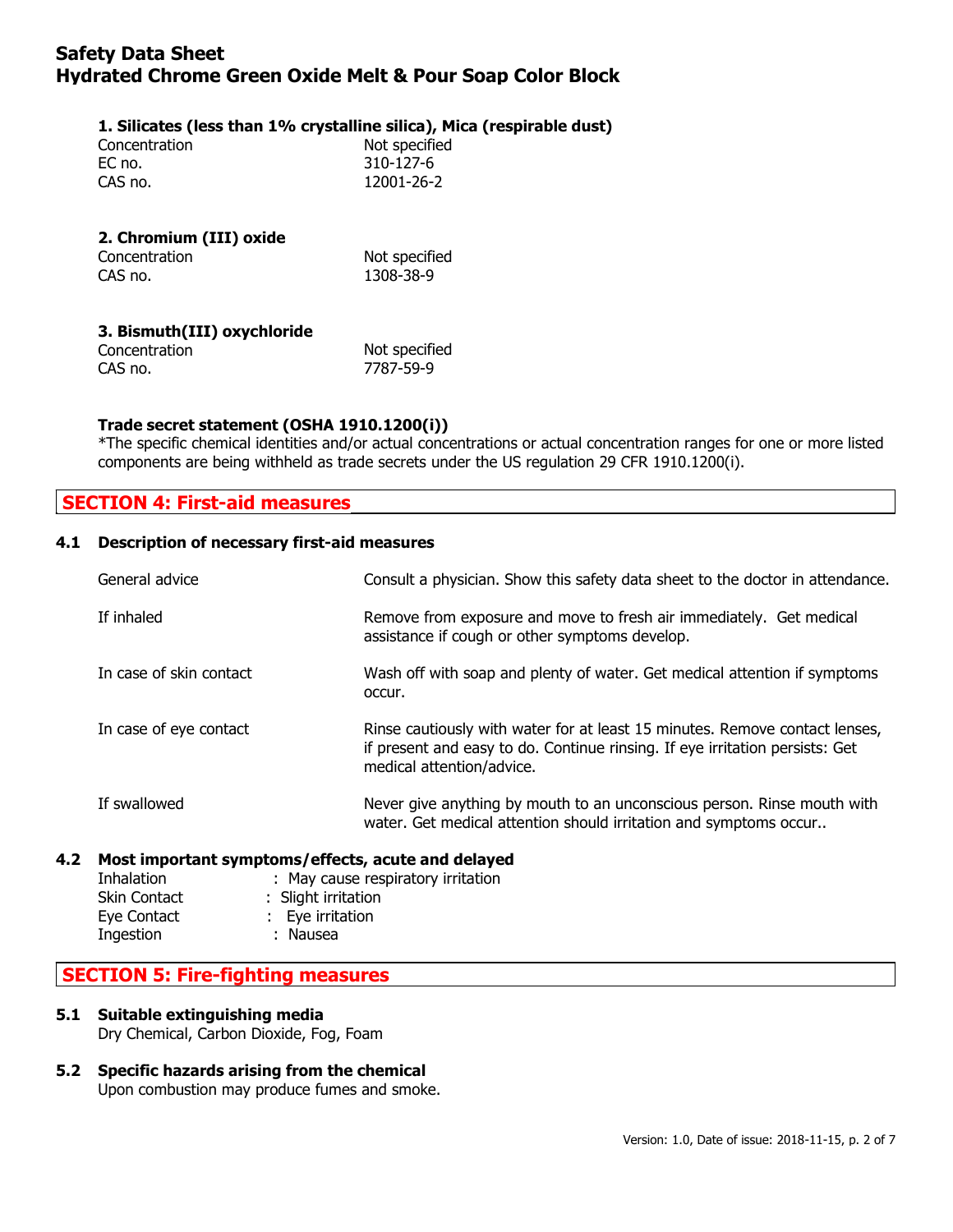### 5.3 Special protective actions for fire-fighters

Wear self-contained breathing apparatus for firefighting if necessary. Wear protective clothing and gear to prevent contact with skin and eyes.

#### Further information

Rapid oxidation may occur at temperatures above 140 F°

# SECTION 6: Accidental release measures

#### 6.1 Personal precautions, protective equipment and emergency procedures

Ensure adequate ventilation. Use personal protective equipment. For personal protection see section 8.

#### 6.2 Environmental precautions

Prevent entry to sewers and public waterways to prevent clogging.

#### 6.3 Methods and materials for containment and cleaning up

Wash the spillage with large amounts of water. Transfer to closeable, labeled salvage container for disposal in accordance with local, state, and federal regulations.

#### Reference to other sections

For exposure controls and personal protection see section 8. For disposal see section 13.

# SECTION 7: Handling and storage

#### 7.1 Precautions for safe handling

Avoid contact with skin and eyes. Do not eat, drink or smoke while handling. Wash hands with soap and water after handling. For precautions see section 2.

# 7.2 Conditions for safe storage, including any incompatibilities

Store in a cool, well ventilated area in original package.

# SECTION 8: Exposure controls/personal protection

#### 8.2 Appropriate engineering controls

None required with normal household use. Industrial Setting: Provide local exhaust or general dilution ventilation to keep exposure to airborne contaminants below the permissible exposure limits where mists or vapors may be generated.

#### 8.3 Individual protection measures, such as personal protective equipment (PPE)





#### Eye/face protection

Eye/Face Protection: None required with normal household use. Industrial Setting: For splash protection, use chemical goggles. Eye wash fountain is recommended.

#### Skin protection

Skin Protection: None required with normal household use. Industrial Setting: Protective gloves (for hands) and protective clothing are required where repeated or prolonged skin contact may occur.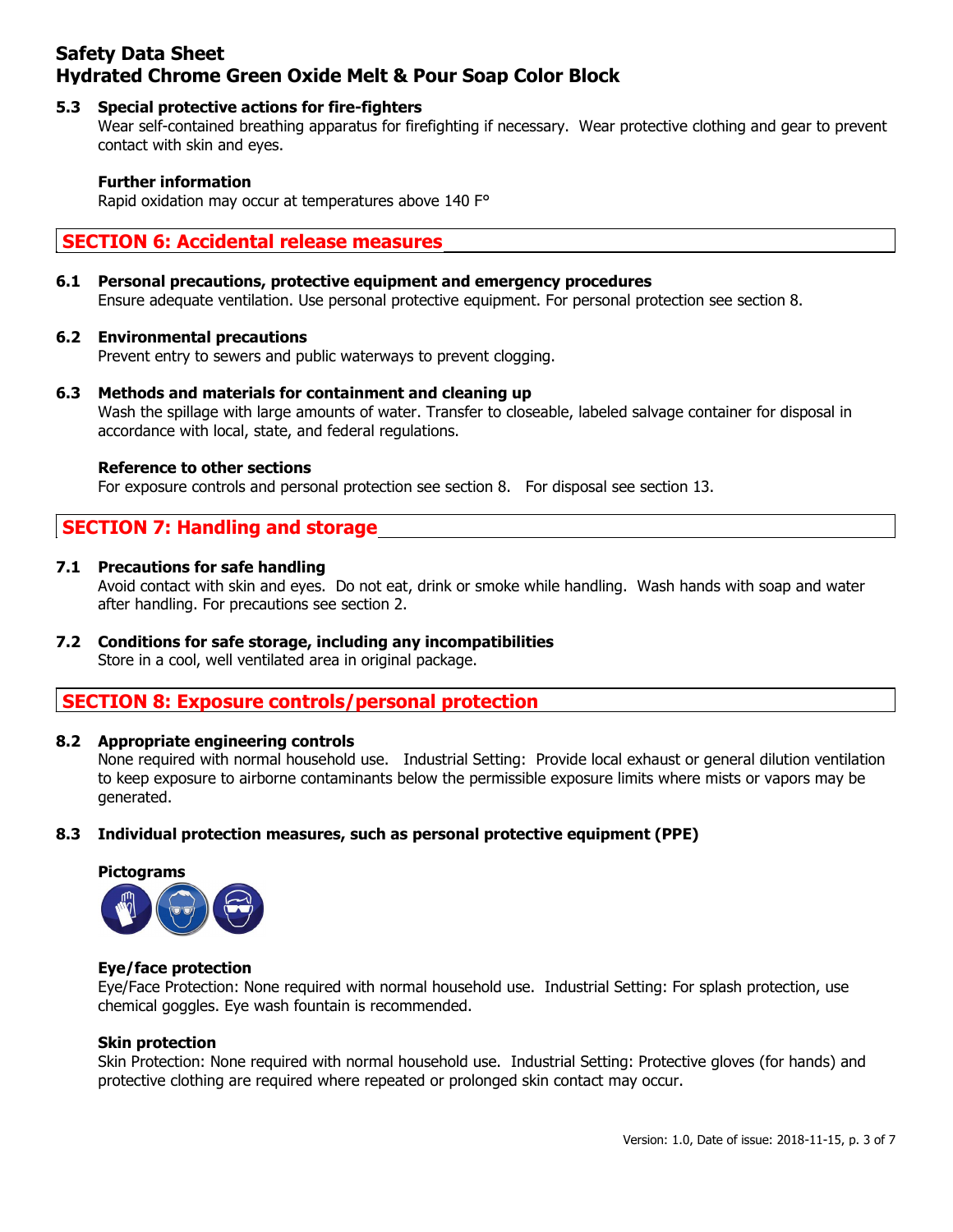#### Body protection

Skin Protection: None required with normal household use. Industrial Setting: Protective gloves (for hands) and protective clothing are required where repeated or prolonged skin contact may occur.

#### Respiratory protection

No special precautions for casual exposure. Ventilation Local Exhaust: None required with normal consumer use. Special: None . Industrial (General): Normal/general dilution ventilation is acceptable. Air contamination monitoring should be carried out where mists or vapors are likely to be generated, to assure that the employees are not exposed to airborne contaminants above the permissible exposure limits.

# Thermal hazards

No data available

# Environmental exposure controls

Do not let product enter drains.

# SECTION 9: Physical and chemical properties

### Information on basic physical and chemical properties

| Appearance/form (physical state, color, etc.)<br>Odor<br>Odor threshold | Solid; Green<br>Characteristic, odorless<br>No data available |
|-------------------------------------------------------------------------|---------------------------------------------------------------|
| рH                                                                      | 8.5<br>160 $F^{\circ}$                                        |
| Melting point/freezing point                                            | No data available                                             |
| Initial boiling point and boiling range                                 | No data available                                             |
| Flash point                                                             | No data available                                             |
| Evaporation rate                                                        | No data available                                             |
| Flammability (solid, gas)                                               |                                                               |
| Upper/lower flammability limits                                         | No data available                                             |
| Upper/lower explosive limits                                            | No data available                                             |
| Vapor pressure                                                          | No data available                                             |
| Vapor density                                                           | No data available                                             |
| Relative density                                                        | 45 lbs per cubic feet                                         |
| Solubility(ies)                                                         | Miscible in water                                             |
| Partition coefficient: n-octanol/water                                  | No data available                                             |
| Auto-ignition temperature                                               | No data available                                             |
| Decomposition temperature                                               | No data available                                             |
| <b>Viscosity</b>                                                        |                                                               |
| Explosive properties                                                    | No data available                                             |
| Oxidizing properties                                                    | No data available                                             |
|                                                                         |                                                               |

# SECTION 10: Stability and reactivity

#### 10.1 Reactivity

None under normal use conditions.

#### 10.2 Chemical stability

Stable under recommended storage conditions.

#### 10.3 Possibility of hazardous reactions

None under normal use conditions. Hazardous polymerization will not occur

# 10.4 Conditions to avoid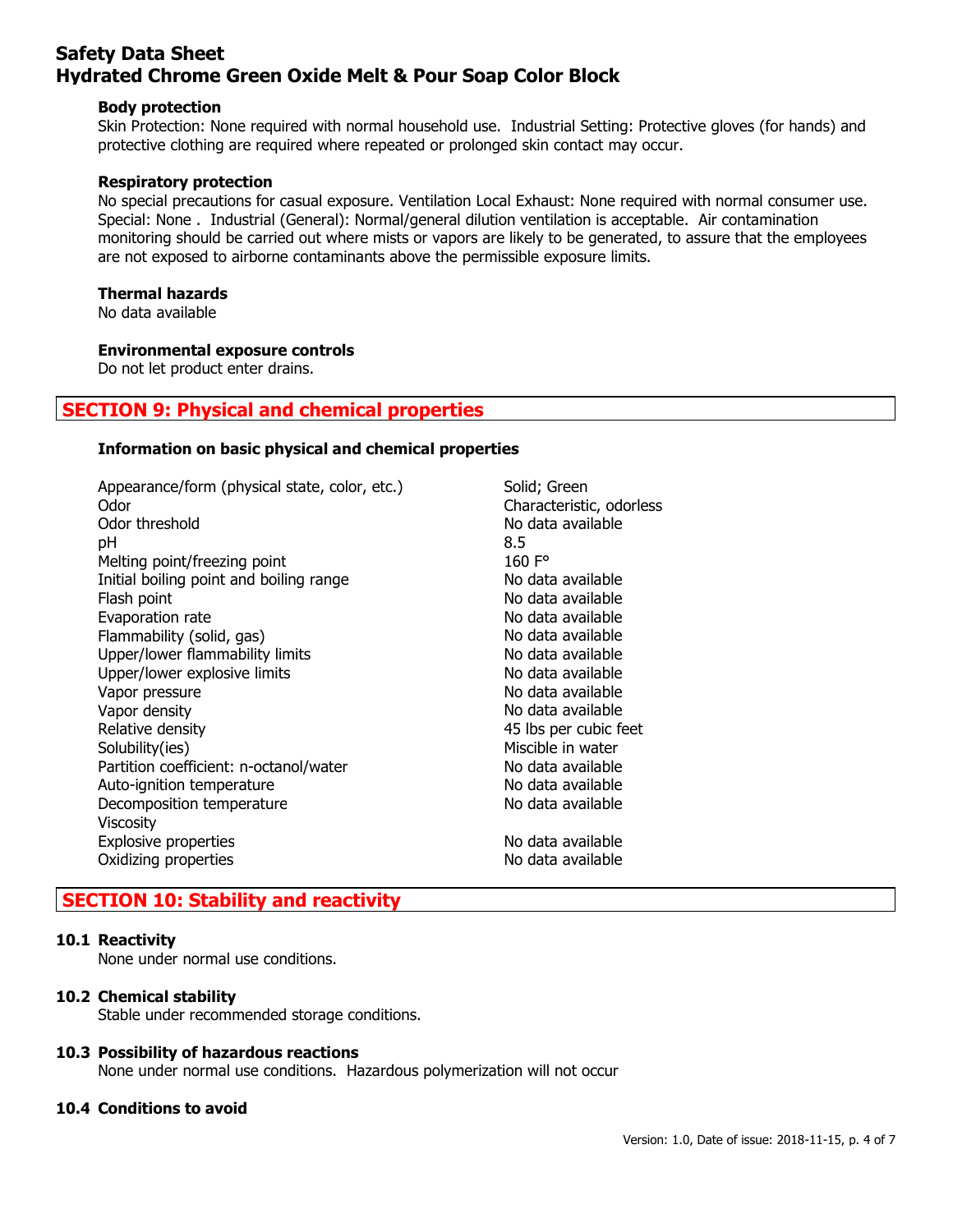Avoid storing in direct sunlight and avoid extremes of temperature.

### 10.5 Incompatible materials

Strong oxidizing agents, Strong acids

#### 10.6 Hazardous decomposition products

On combustion may produce smoke, carbon monoxide, and carbon dioxide.

# SECTION 11: Toxicological information

### Information on toxicological effects

# Acute toxicity

LD50 (Oral): N/A LD50 (Dermal): N/A LD50: N/A

# Skin corrosion/irritation

May cause slight skin irritation.

#### Serious eye damage/irritation May cause slight eye irritation

Respiratory or skin sensitization May cause allergy or asthma symptoms or breathing difficulties if inhaled

# Germ cell mutagenicity

No mutagenic effects.

# **Carcinogenicity**

No component of this product at levels greater than 0.1% is identified as carcinogenic by IARC, NTP, ACGIH, or OSHA.

# Reproductive toxicity

No toxicity to reproduction.

# STOT-single exposure

No data available

# STOT-repeated exposure

Sensitive individuals may develop dermatitis after long exposure.

# Aspiration hazard

May be harmful if swallowed and enters airways

# SECTION 12: Ecological information

# **Toxicity**

No negative effects on the aquatic environment are known.

# Persistence and degradability

Biologically degradable without harmful residues.

# Bioaccumulative potential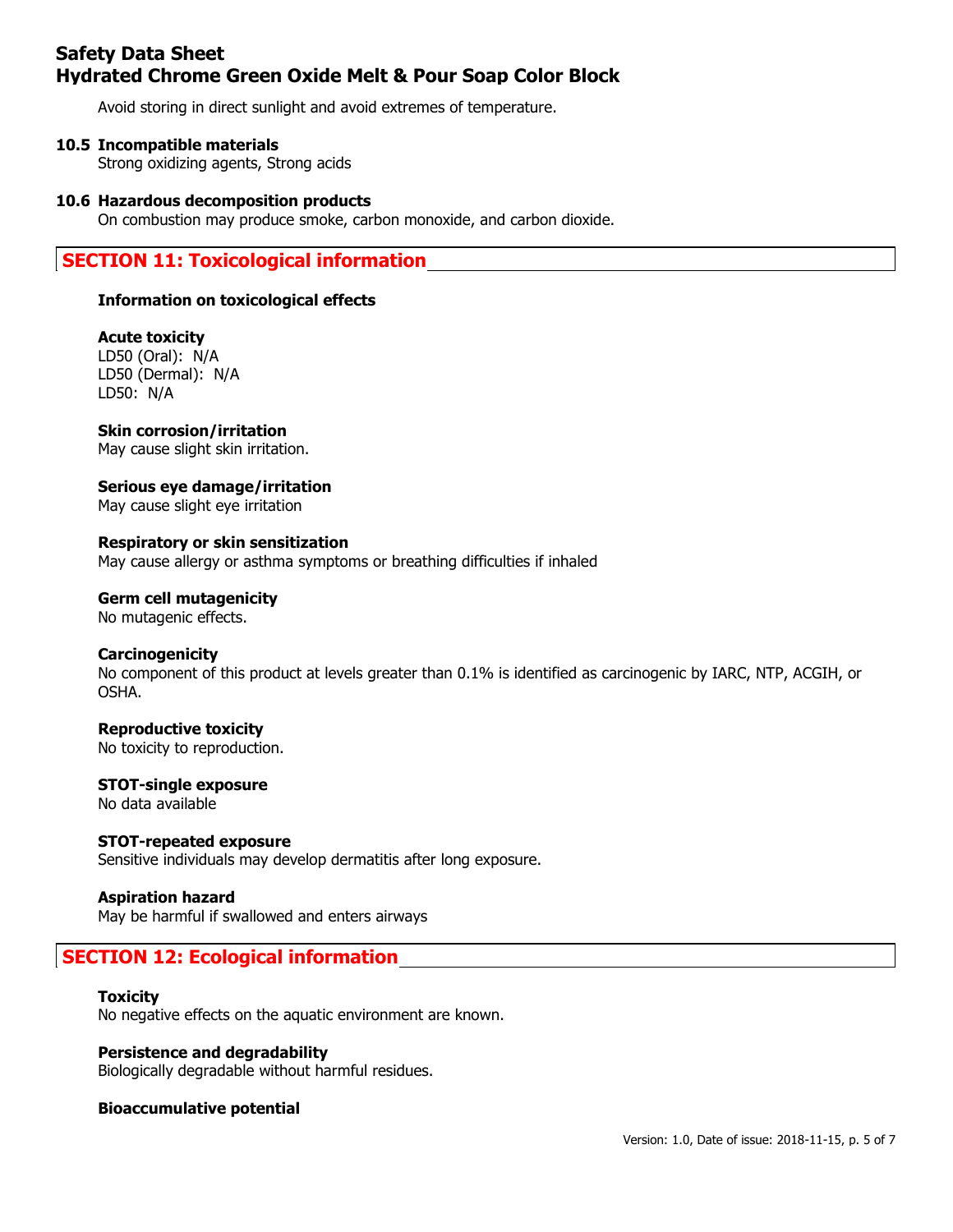The product does not contain any substances expected to be bio accumulating.

#### Mobility in soil

Will likely be mobile in the environment due to its water solubility.

#### Results of PBT and vPvB assessment

This product does not contain any substances classified as PBT or vPvB.

#### Other adverse effects

Negligible Eco toxicity

# SECTION 13: Disposal considerations

#### Disposal of the product

Dispose of contents/ container in accordance with the local/regional/national/international regulations. Non Household Setting: Products covered by this SDS, in their original form, when disposed as waste, are considered non hazardous waste according to Federal RCRA regulations (40 CFR 261). Disposal should be in accordance with local, state and federal regulations. Recycling is undiluted scrap product. Do not landfill.

Household Use: Household product is safe for disposal down the drain during detergent use or in the trash. Dispose of empty packaging in the trash or recycle where facilities exist.

#### Disposal of contaminated packaging

Dispose of as unused product, following federal, state, and local regulations.

#### Waste treatment

Waste packaging should be recycled or reused whenever possible. If recycling is not feasible, contaminated packaging should be disposed of in accordance with all local, state, and federal regulations. Regulations vary by region.

# SECTION 14: Transport information

DOT (US) Not dangerous goods

IMDG Not dangerous goods

IATA Not dangerous goods

# SECTION 15: Regulatory information

#### HMIS Rating

| Hydrated Chrome Green Oxide Melt & |       |  |
|------------------------------------|-------|--|
| <b>Pour Soap Color Block</b>       |       |  |
| <b>HEALTH</b>                      | $*$ ) |  |
| <b>FLAMMABILITY</b>                | 1     |  |
| <b>PHYSICAL HAZARD</b>             |       |  |
| <b>PERSONAL PROTECTION</b>         |       |  |